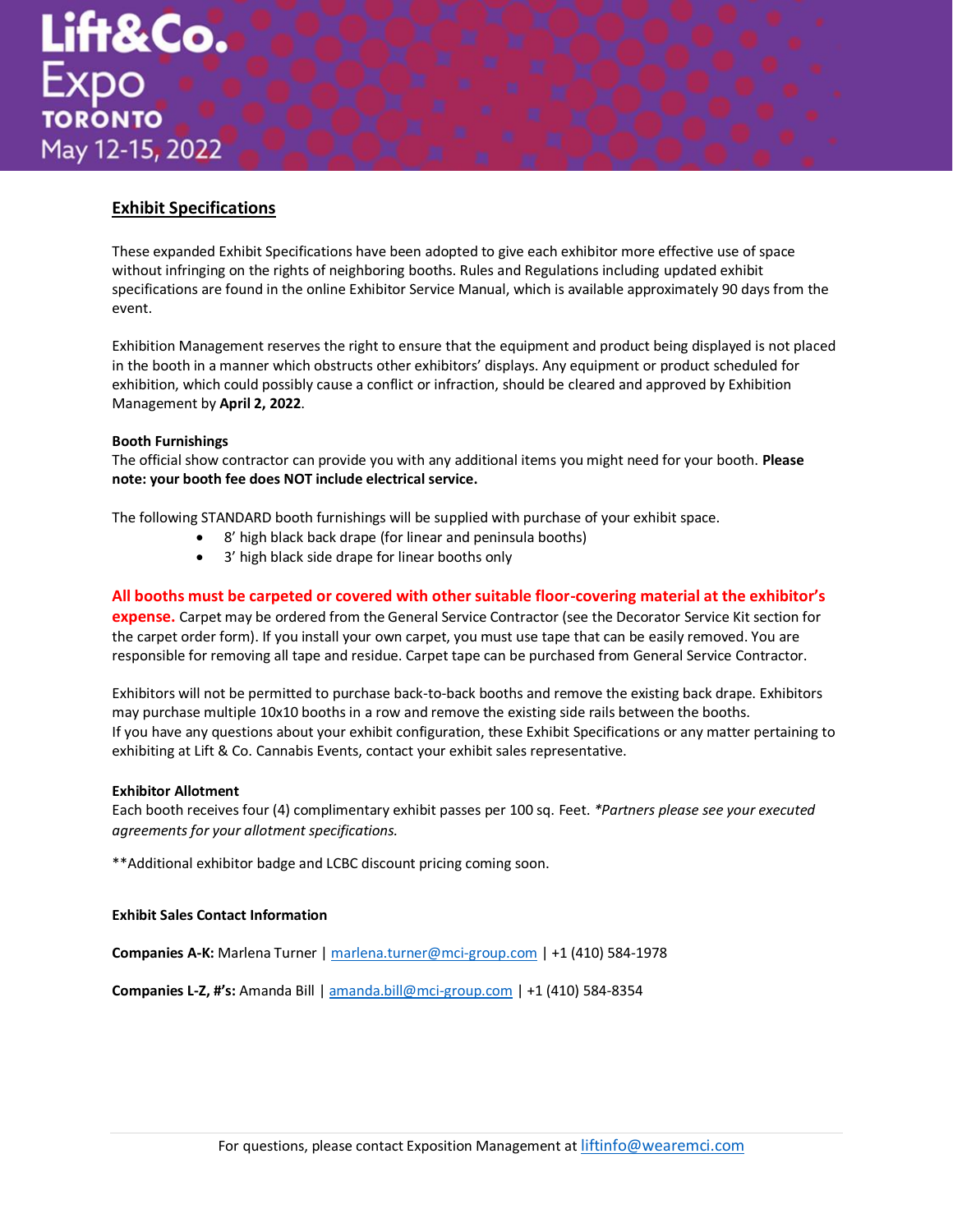

### **Linear Booth**

Linear booths have one side exposed to an aisle and are generally arranged in a series along a straight line. They are also called "in-line" booths.   

# **Dimensions and Use of Space:**

For purposes of consistency and ease of layout and/or reconfiguration, floor plan design in increments of ten feet (10') has become the de facto standard in the United States. Therefore, unless constricted by space or other limitations, Linear booths are ten feet (10') deep, i.e. 10'x10', with a maximum back wall height of eight feet (8'). Regardless of the number of Linear booths utilized, (e.g. 10'x20', 10'x30', 10'x40', etc.) display materials should be arranged in such a manner so as not to obstruct sight lines of neighboring exhibitors. The maximum height of eight feet (8') is allowed only in the rear half of the booth space, with a four-foot (4') height restriction imposed on all materials in the remaining space forward to the aisle. (Note: When three (3) or more Linear booths are used in combination as a single exhibit space, the four-foot (4') height limitation is applied only to that portion of exhibit space which is within ten feet (10') of an adjoining booth.)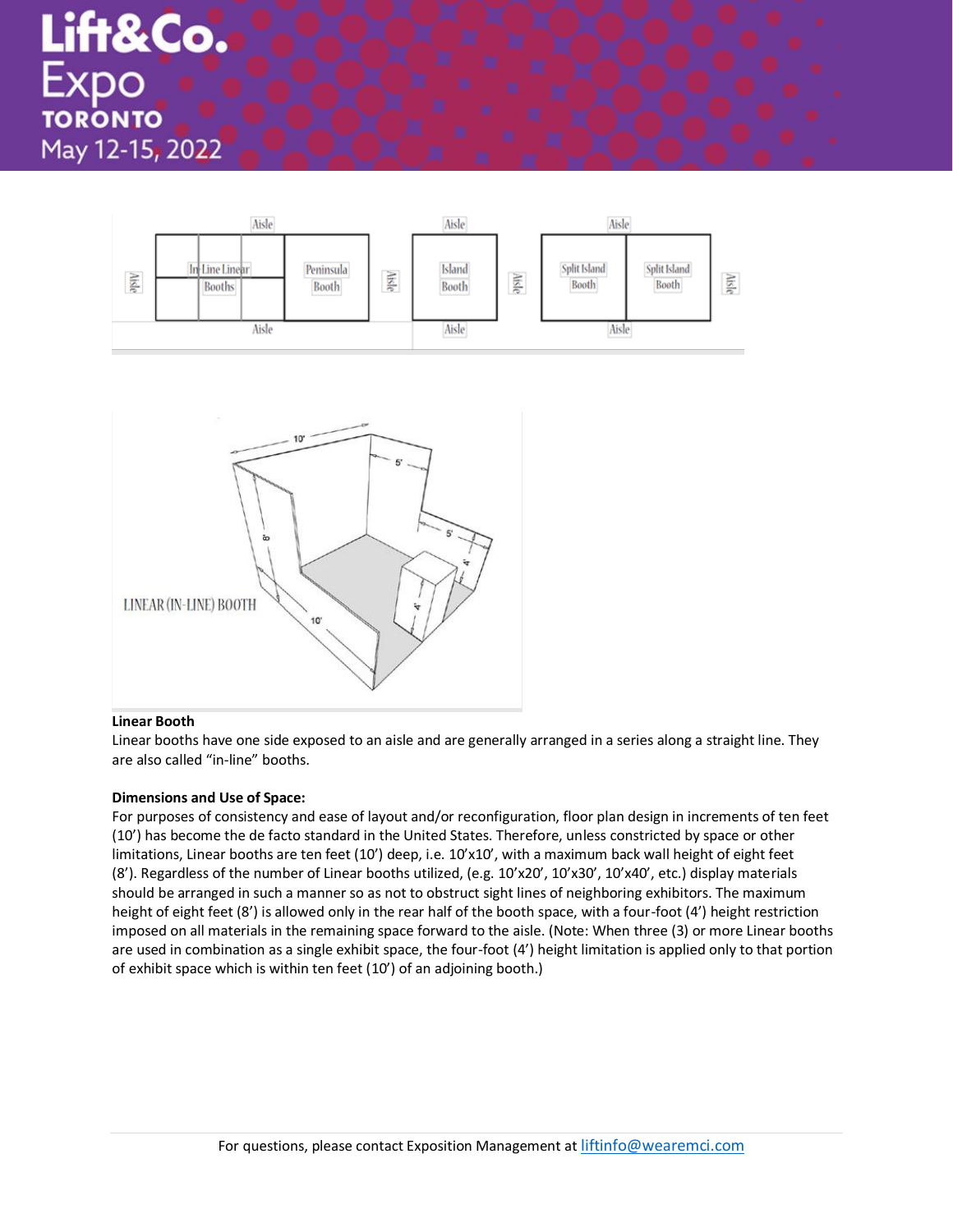# Lift&Co.<br>Expo May 12-15, 2022



### **Corner Booth**

A Corner booth is defined as a booth exposed to an aisle on two sides, or a booth without an adjacent exhibitor within ten feet (10').   

### **Perimeter Booth**

A Perimeter booth is simply a Linear booth that backs up to a wall of the exhibit facility rather than to another exhibit.   

### **End Cap Booth**

An End Cap booth is typically two (2) inline booths but can be (1) or more inline booths, which are positioned and connected at the end of a row of inline booths and facing a cross aisle.  **End Cap booths are not permitted.**   

# **Dimensions and Use of Space:**

All guidelines for Linear booths apply to Perimeter booths except that the max back wall height is twelve feet (12').   



# **Island Booth**

An Island booth is any 20'x20' booth or larger exposed to aisles on all four sides.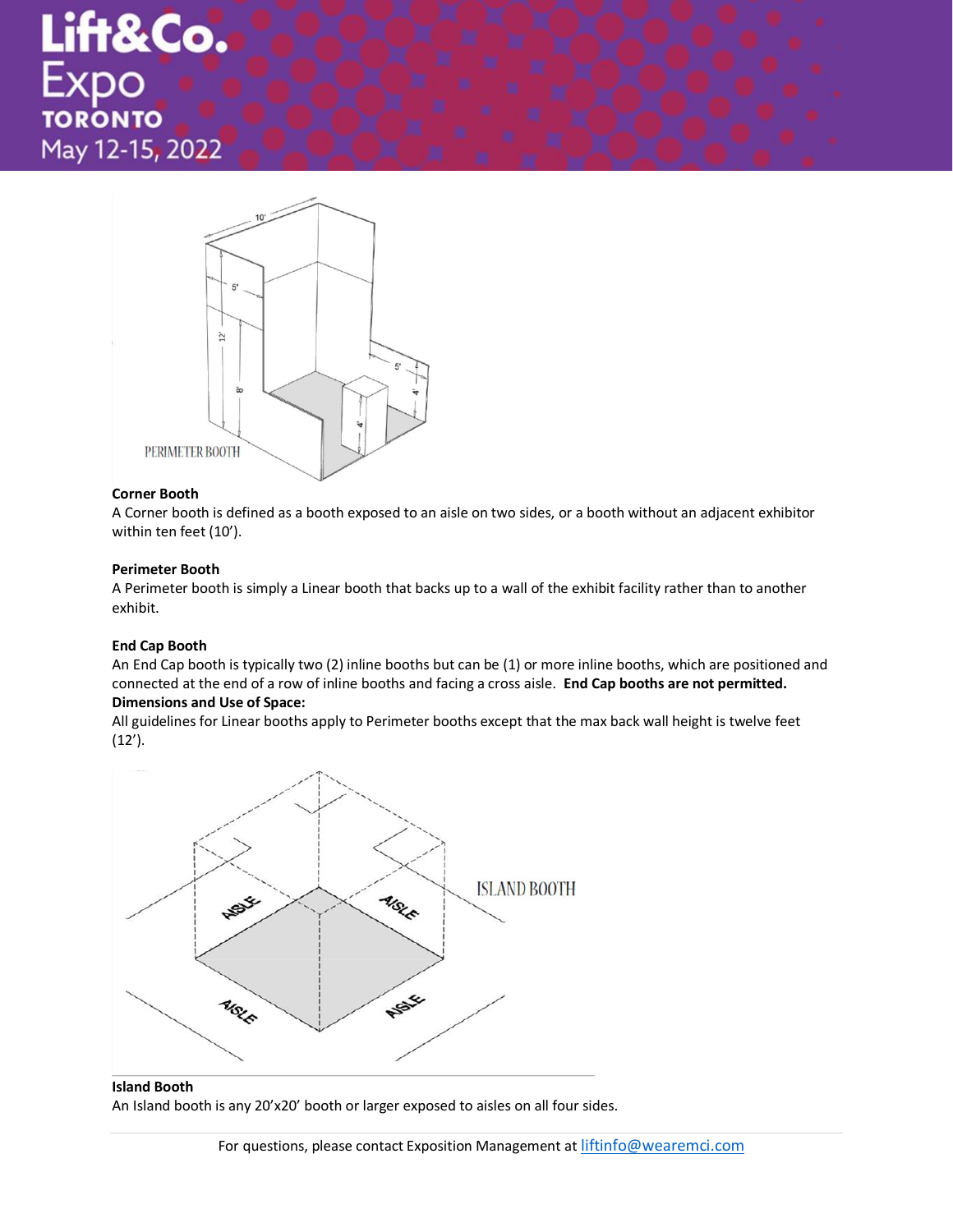# **Dimensions and Use of Space:**

The entire cubic content of the space may be used up to the maximum allowable height, which is sixteen feet (16'), including ground supported signage.



# **Peninsula Booth**

A Peninsula booth is exposed to aisles on three sides and composed of a minimum of four booths: (a) one that backs up to Linear booths, and (b) one that backs up to another Peninsula booth and is referred to as a "Split Island Booth."   

# **Dimensions and Use of Space:**

A Peninsula Booth is 20'x20' or larger. When a Peninsula Booth backs up to two Linear Booths, the back wall is restricted to four feet (4') height within five feet (5') of each aisle, permitting adequate line of sight for the adjoining Linear Booths. Sixteen feet (16') is the maximum height allowance, including signage for the center portion of the back wall.   



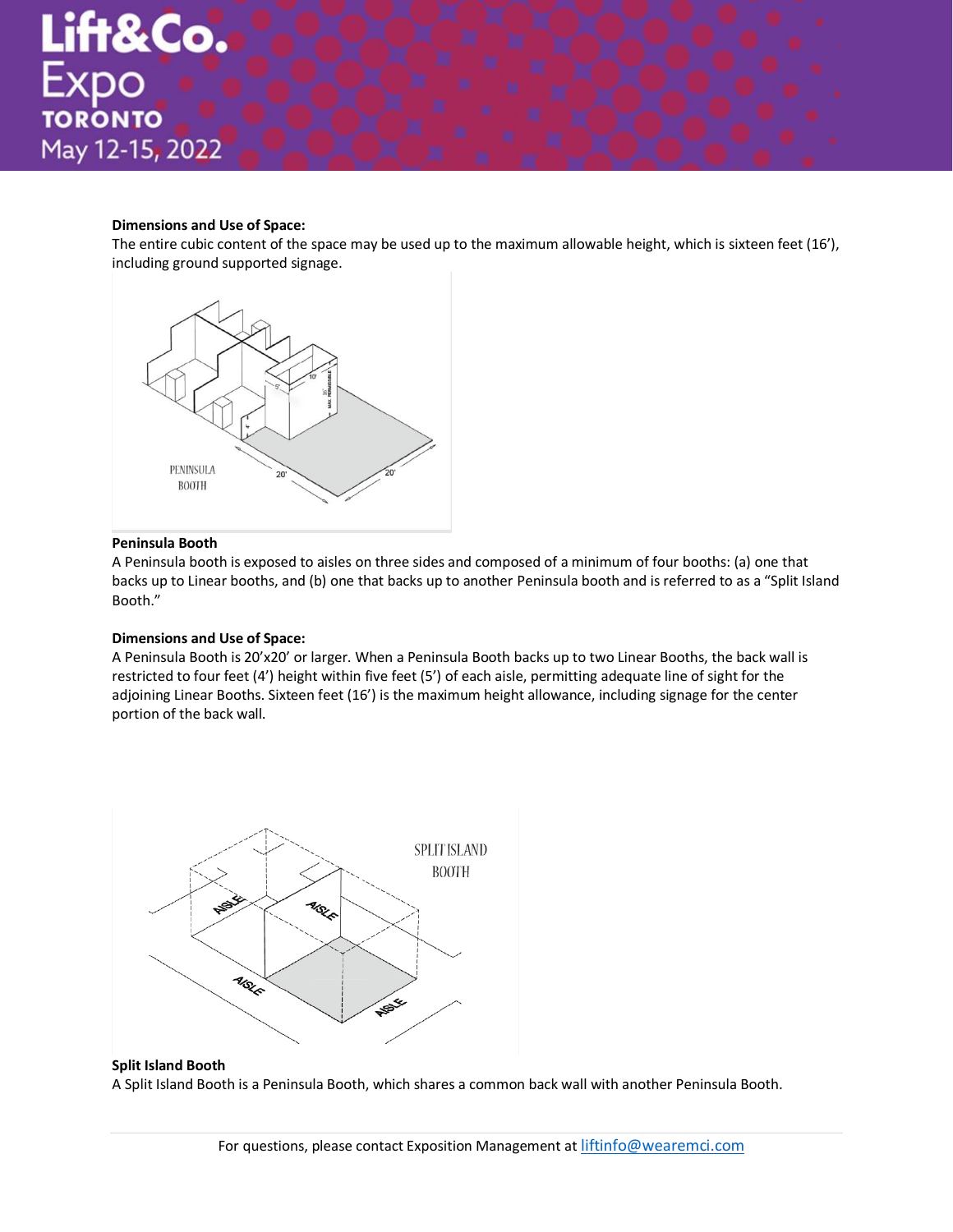# **Dimensions and Use of Space:**

The entire cubic content of this booth may be used, up to the maximum allowable height, without any back-wall line of sight restrictions. Sixteen feet (16') is the maximum height allowance, including signage for the center portion of the back wall. The entire cubic content of the space may be used up to the maximum allowable height. Exhibitor is responsible for covering the cost of structure and signage used in the center portion of the back wall.   



### **Multi-Story/Canopies/Ceilings**

Canopies, including ceilings, umbrellas, and canopy frames, can be either decorative or functional (such as to shade computer monitors from ambient light or for hanging products). Canopies for Linear or Perimeter Booths should comply with height restrictions and line of sight requirements (see "Use of Space for Linear or Perimeter Booths").   

### **Dimensions and Use of Space:**

The base of the Canopy should not be lower than seven feet (7') from the floor within five feet (5') of any aisle. Canopy supports should be no wider than three inches (3"). This applies to any booth configuration that has a sightline restriction, such as a Linear Booth.   

No signage, branding, or logos may be displayed or projected towards a neighboring exhibit (including exhibits behind the booths back wall). The back side of exhibit booths and displays visible to neighboring exhibits must be finished. Multi-Story Exhibits follow the same guidelines as Island Booths. See Island Use of Space.

**Any exhibitor utilizing Multi-Level/Canopies/Ceilings exhibits or covered exhibits must notify Exhibition Management in writing no later than 60 days from the opening date of the event, for approval and further instruction. Booths less than 800 sq ft will be reviewed individually and may require smoke alarms under required areas, additional fire extinguishers, and will require sprinkler protection. Booths over 800 sq ft will require a sprinkler off standpipe system for any covered, double deck, or platform booth. See MTCC operating guidelines page 22 for details.** 

**[https://www.mtccc.com/wpcontent/uploads/2021/11/Operating\\_Guidelines\\_2021\\_2022\\_NOV22.pdf](https://www.mtccc.com/wpcontent/uploads/2021/11/Operating_Guidelines_2021_2022_NOV22.pdf)**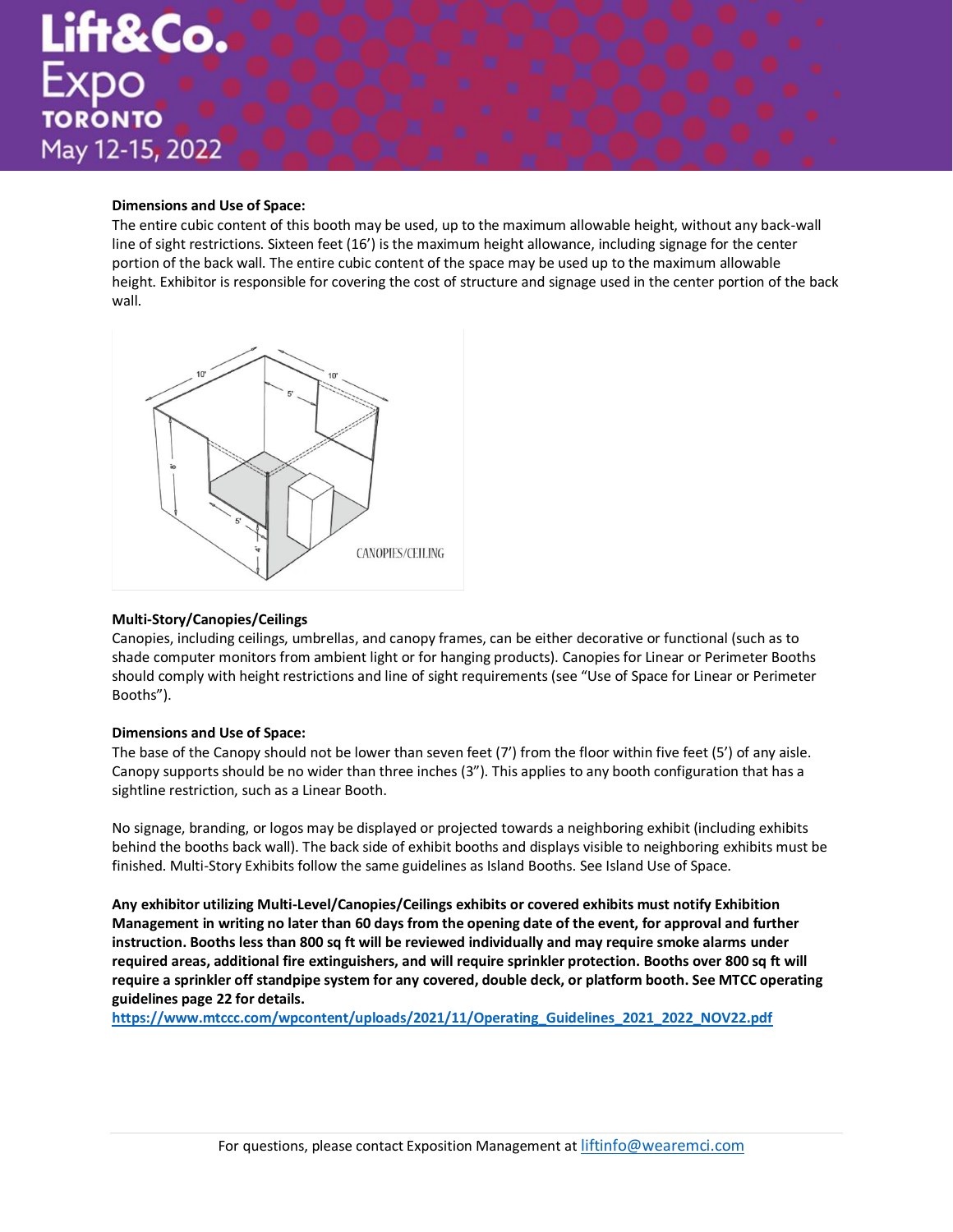Lift&Co. Expo **TORONTO** May 12-15, 2022



### **Extended Header Booth**

An Extended Header Booth is a Linear Booth 20ft or longer with a center extended header.    

### **Dimensions and Use of Space:**

All guidelines for Linear Booths apply to Extended Header Booths, except that the center extended header has a maximum height of 8ft, a maximum width of 20 percent of the length of the booth, and a maximum depth of 9ft from the back wall.   

# **Additional Notes**

Should your booth exceed eight feet (8') in height, and you back up to another exhibitor's booth, you must "finish" the portion of your booth that exceeds eight feet (8') and backs up to your neighbor's booth. Exhibition Management reserves the right to have the decorator (general service contractor) adjust unfinished portions of your booth that back up to neighboring booths at your expense.    

All booths are 10'x10' unless otherwise noted. All aisles are ten feet (10') unless otherwise noted.

# **Canadian Human Rights Act & Accessible Canada Act (ACA)**

For rules and regulations on how to make your booth accessible, please refer to the Accessible Canada Act for all Canadian disability compliance standards here:

- (ACA) <https://laws-lois.justice.gc.ca/eng/acts/A-0.6/page-1.html>
- (Canadian Human Rights Act[\) https://laws-lois.justice.gc.ca/eng/acts/H-6/page-1.html](https://laws-lois.justice.gc.ca/eng/acts/H-6/page-1.html)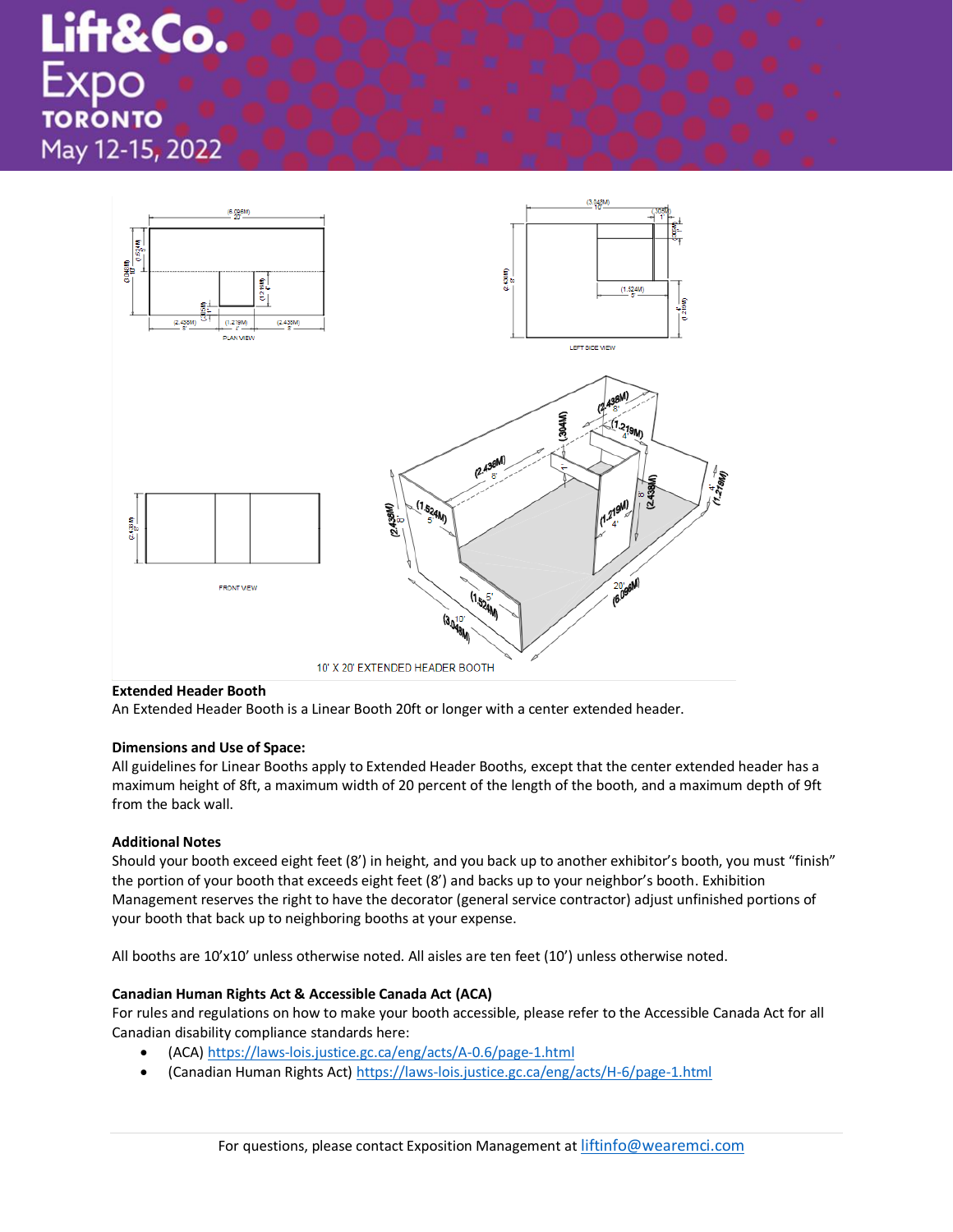Lift&Co. TORONTO May 12-15, 2022

### **Demonstrations**



As a matter of safety and courtesy to others, exhibitors should conduct sales presentations, product demonstrations, press conferences and other media events in a manner which assures all exhibitor personnel and attendees of such in-booth events are within the contracted exhibit space and not encroaching on the aisles or neighboring exhibits. Any queue lines formed for exhibitor customer interaction must also be contained within the booth footprint. It is the responsibility of each exhibitor to arrange displays, product presentation, audio visual presentations, and demonstration areas to ensure compliance with all other previously listed rules and regulations. Exhibitors should be aware of, and adhere to, local regulations regarding fire/safety and environment.    Special caution should be taken when demonstrating machinery or equipment that has moving parts, cooking equipment with an open flame, or any product that is otherwise potentially dangerous. Exhibitors should establish a minimum setback of 3ft (.91m) and/or install hazard barriers as necessary to prevent accidental injury to spectators. Additionally, demonstrations should only be conducted by qualified exhibitor personnel.   

### **Flammable and Toxic Materials**

All materials used in display construction or decorating should be made of fire-retardant materials and be certified as flame retardant. Samples should be available for testing. Materials that cannot be treated to meet the requirements should not be used. A flame-proofing (NFPA 701 Match Flame Test) may be used to determine if a material is flame resistant. All fabrics should meet the requirements of CAN/ULC-S109 "Flame Tests of Flame-Resistant Fabrics and Films." Exhibitors should be aware of local regulations regarding fire/safety and environment which must be adhered to.   

Exhibitors should dispose of any waste products they generate during the exhibition in accordance with guidelines established by the facility, Ontario Building and Fire Code, or Fire Safety Officer.

# *Please review the Fire Safety Reply located in the Exhibitor Kit to make sure your exhibit meets the Ontario Building and Fire Code.*

### **Fire Equipment**

Fire hoses, extinguishers, and audible or visual devices for fire alarms must be visible and accessible at all times. Exhibitors may not block any fire safety equipment.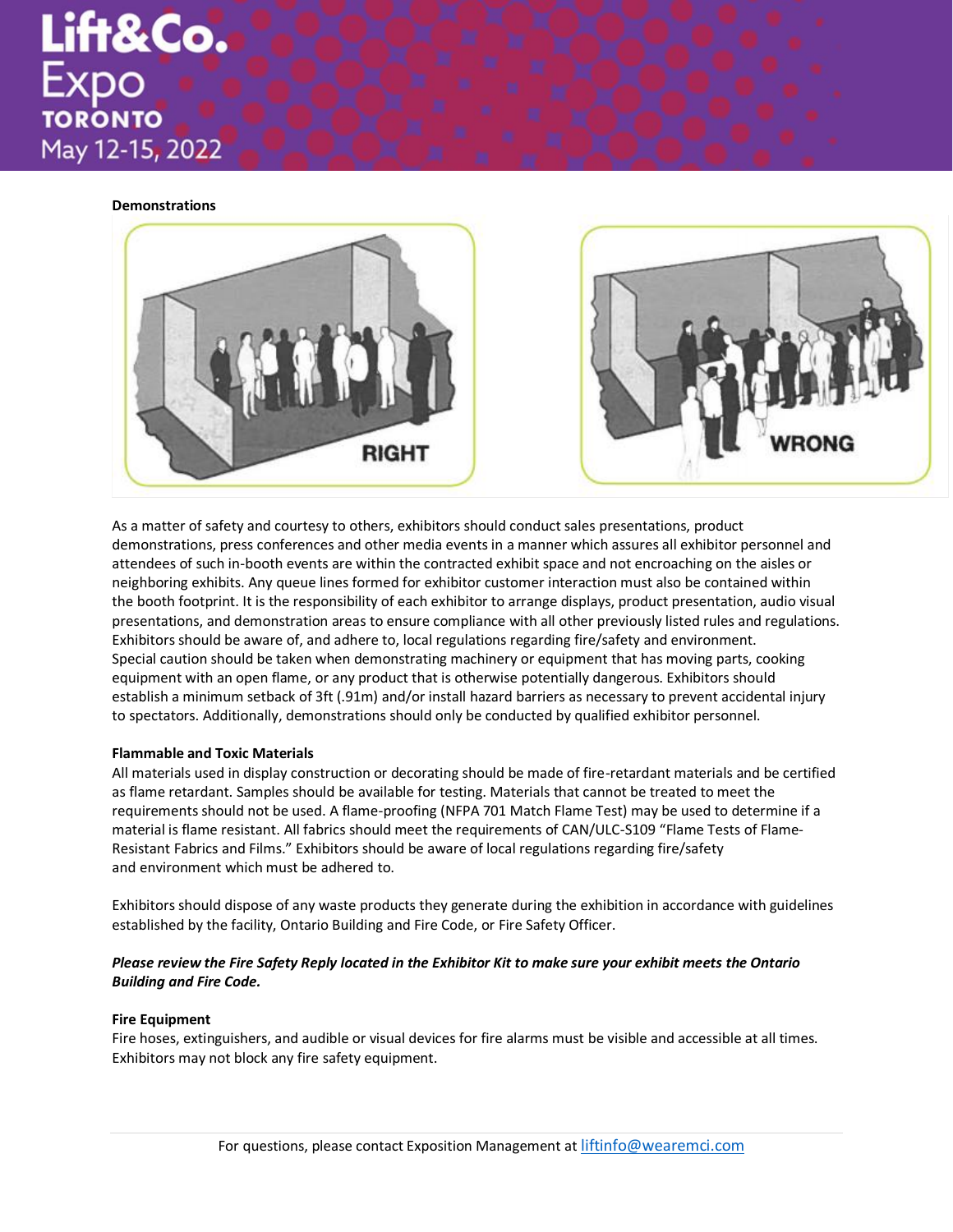# **Hanging Signs and Graphics**

Hanging Signs are only allowed on Island (20' x 20' and larger) and Peninsula booths (20' x 20' and larger). Height is measured from the floor to the top of the hanging sign/graphic. Please note the following height allowances:   

- $\bullet$  Island twenty feet (20')
- Peninsula twenty feet (20')

Exhibitors must use Showtech Electrical for all signage and banner hanging within the Metro Toronto Convention Centre.

*Exhibitor is responsible for covering all costs of hanging and removing signage and graphics used in the area.*   

# **Remote-Controlled Devices**

Products such as remote-controlled cars, drones, planes, helicopters, etc. are prohibited at all times within the Metro Toronto Convention Centre.    

# **Sound/Music**

In general, exhibitors may use sound equipment in their booths so long as the noise level does not disrupt the activities of neighboring exhibitors. Speakers and other sound devices should be positioned to direct sound into the booth rather than into the aisle. Sound and noise should not exceed 85 decibels when measured from the aisle immediately in front of a booth.

Exhibitors should be aware that music played in their booths, whether live or recorded, may be subject to laws governing the use of copyrighted compositions. SOCAN/ASCAP, BMI, and SESAC are authorized licensing organizations that collect copyright fees on behalf of composers and publishers of music.

### **Storage**

Fire regulations prohibit storing product, literature, empty packing containers, or packing materials behind back drapes or under draped tables. In most cases, however, exhibitors may store a limited supply of literature or product appropriately within the booth area, so long as these items do not impede access to utility services, create a safety problem, or look unsightly.   

### **Structural Integrity**

All exhibit displays should be designed and erected in a manner that will withstand normal contact or vibration caused by neighboring exhibitors, hall laborers, or installation/dismantling equipment, such as forklifts. Displays should also be able to withstand moderate wind effects that may occur in the exhibit hall when freight doors are open. Refer to local building codes that regulate temporary structures.   

It is recommended that all exhibits 20ft by 20ft and larger require a drawing, plans or renderings, preferably digital, to be submitted to the organizer, and to the show's Official Services Contractor.    

Exhibitors should ensure that any display fixtures such as tables, racks, or shelves are designed and installed properly to support the product or marketing materials to be displayed.   

### **Towers**

A Tower is a freestanding exhibit component separate from the main exhibit fixture that is used for identification display purposes only. The height is the same as that which applies to the appropriate exhibit configuration being used. Fire and safety regulations strictly govern the use of towers. A building permit or safety lines may be required.